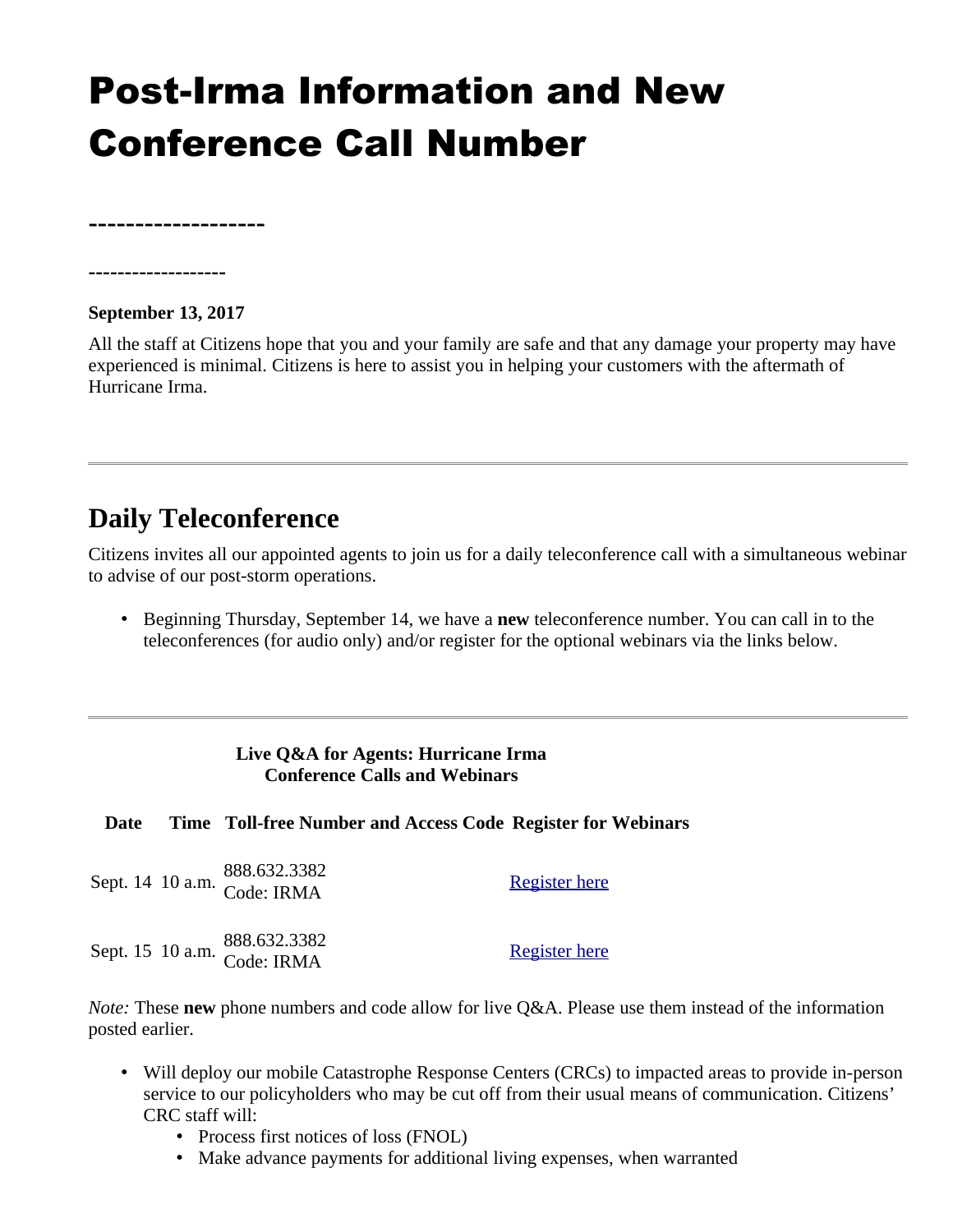• Answer questions and offer general assistance

Citizens will alert our agents as soon as the CRC locations and operating hours are confirmed. This information also will be posted on our **Hurricane Irma** webpage.

## **Media Inquires**

As Hurricane Irma may prompt calls from reporters wanting to know about Citizens catastrophe response, we remind agents and all representatives of Citizens, that all questions from any person representing the media (i.e., newspapers, television, radio or any print media) must be referred to Michael Peltier, Media Relations Manager, who will coordinate any interviews or official responses. Refer all questions from any person representing the media to Peltier by:

- Phone: 850.513.3774 (office) or 850.264.7702 (mobile)
- Email: Use the [Contact Us](https://www.citizensfla.com/contactus) feature on the *Public* site and select **Media Request** from the *Topic* dropdown box

### **Claims and Loss Reporting**

Advise policyholders to *Call Citizens First* to report a loss at Citizens' 24/7 toll-free Claims Hotline: **866.411.2742**. Or, you can assist your Citizens customers by reporting FNOLs in PolicyCenter®. Citizens has developed a [new job aid](https://securesupport.citizensfla.com/rd?1=AvMA~wqPDv8S~wP~GkAU~yKuNvsoxS77Mv81~z7~Pv~8&2=1562) for filing FNOLs for Hurricane Irma. Once the claim is filed, a claims representative will call the policyholder with the adjuster's contact information.

As reported in the [Changes to Policy Language that Impact Claim Payments and Coverage](https://www.citizensfla.com/-/20160427-changes-to-policy-language-that-impact-claim-payments-and-coverage), ensure your impacted HO-3, HO-6 and DP-3 policyholders are aware of two important policy provisions that require them to:

- Take reasonable emergency measures for the sole purpose of protecting the property from further damage when experiencing a loss.
- Give prompt loss notice to Citizens. Except for the policy provisions regarding reasonable emergency measures, there may be no coverage for permanent repairs that begin before one of the following occurs:
	- 72 hours after the loss is reported to Citizens
	- Loss is inspected by Citizens
	- Verbal or written approval is provided by Citizens

For details, refer to:

- At a Glance: Policy Language Changes that Impact Claim Payments and Coverage
- Emergency Repairs: flyer for affected policyholders (En español)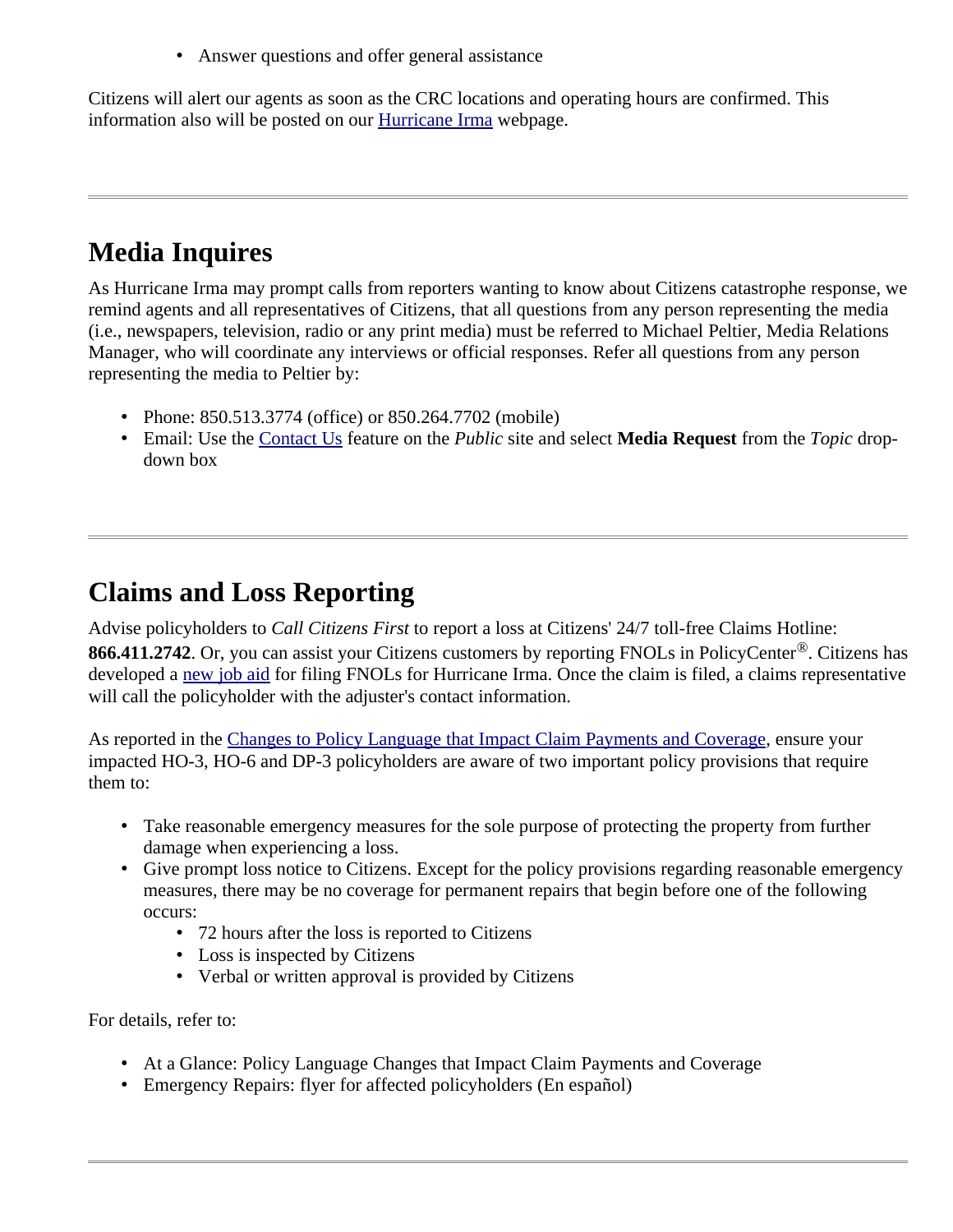# **Assignment of Benefits**

You can help curb assignment of benefits (AOB) abuse and keep rates stable. Help your customers understand the importance of calling Citizens as soon as they know or suspect they have damage. Some contractors may ask policyholders to sign an AOB contract before starting emergency repairs. Signing over their benefits can cause increased costs for which they could be held responsible.

### **Additional Resources**

Note: Some links require logging in to the *Agents* site to access:

- • [How to report a claim after Hurricane Irma](https://www.citizensfla.com/documents/20702/0/Reporting+a+Claim+after+Hurricane+Irma/5f865488-5e6a-473e-aa9b-f346e85dca6d) job aid
- [Citizens' Hurricane Irma webpage](http://www.citizensfla.com/hurricanes)
- Agent Updates: [Preparation for Hurricane Irma](https://www.citizensfla.com/-/20170906-preparation-for-hurricane-irma)
- • [Catastrophe Claims](https://www.citizensfla.com/catastrophe-claims) webpage
- • [Assignment of Benefits](https://www.citizensfla.com/aob) webpage
- Book of business listings

*Note:* Must be requested by the agency principal or designee.

#### **Personal Lines**

- Quick Reference: [Hurricane Coverages for Personal Lines](https://securesupport.citizensfla.com/ci/fattach/get/401066/0/filename/PL+Hurricane+Coverage+Quick+Reference.pdf)
- • [Selecting Loss Causes and Sub-Loss Causes for a First Notice of Loss \(FNOL\)](http://citizenstraining.com/courses/core/CIS_Resources/Job_Aids/PolicyCenter/PersonalLines/PCPL_Selecting_Loss_Causes_and_Sub_Loss_Causes_JA.pdf) job aid

### **Commercial Lines**

- Quick Reference: [Hurricane Coverages for Commercial Lines](https://securesupport.citizensfla.com/ci/fattach/get/400924/0/filename/CL+Hurricane+Coverage+Quick+Reference_090617+.pdf)
- • [Selecting Loss Causes with Dependent Sub-Loss Causes](http://citizenstraining.com/courses/core/CIS_Resources/Job_Aids/PolicyCenter/CommercialLines/LossSubLossJA.pdf) job aid

If you have questions or need additional support, contact Citizens via:

- Phone: 800.737.5822, weekdays, 8 a.m.-5 p.m.
- Email: Use the Contact Us feature on the *Agents* website

### **Connect With Us**

Stay up to date about the latest news, information and program initiatives from Citizens by liking us on [Facebook](https://www.facebook.com/pages/Citizens-Property-Insurance-Corporation/313353039304?ref=br_tf) and following us on Twitter: [@Citizens\\_Agents](https://twitter.com/citizens_agents).

Share: